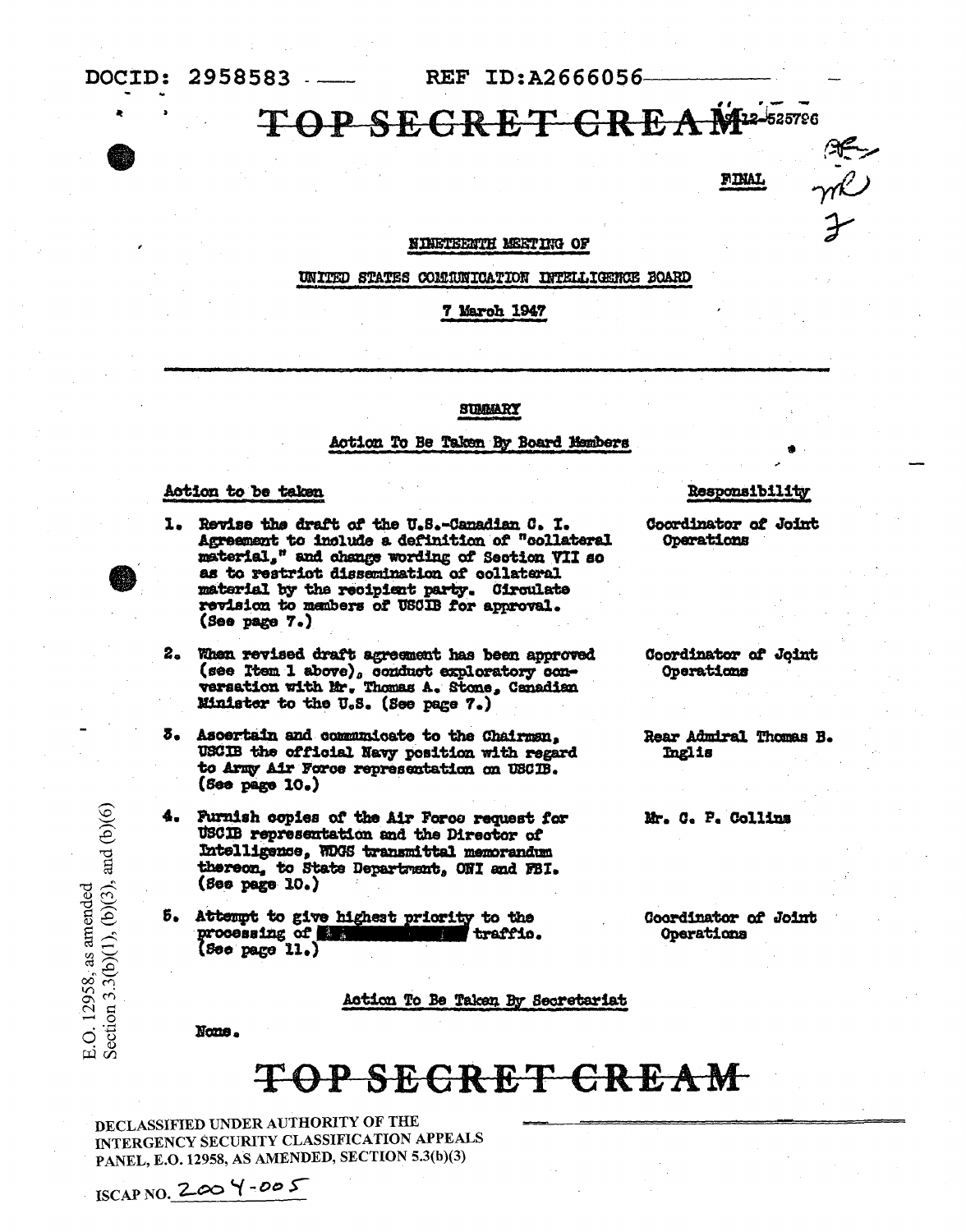### REF ID:A2666056 **TO SEGRET GREAM**

#### **FINAL**

#### N INDTEENTH NEET ING

OF TIE

UNITED STATES COLUMNICATION INTELLIGENCE BOARD

#### 7 LTARCH 1947

#### PRESTIT's

| C <sub>II</sub>   | It. General Hoyt S. Vandenberg, Chairman                                                                  |
|-------------------|-----------------------------------------------------------------------------------------------------------|
| <b>STATE:</b>     | Mr. Milliam A. Tddy                                                                                       |
| <b>ARLY :</b>     | lajor General Stephen J. Chamberlin<br>Colonel Harold G. Hayes<br>Captain Wason G. Campbell, Secrotariat. |
| <b>NAVY:</b><br>, | Roar Admiral Thomas B. Inglis<br>Rear Admiral-Barl E. Stone<br>Lt. C. T. R. Adams, Scoretariat            |
| FBI:              | Mr. J. K. Humford, Jr. (for Nr. Edward A. Tarm)                                                           |

#### ALSO PRESERT:

| <b>STATE:</b>  | Mr. E. E. Huddleson, Jr.<br>Mr. William P. Armstrong, Jr. |
|----------------|-----------------------------------------------------------|
| <b>ILAVY's</b> | Captain Carl F. Lapo<br>Captain J. II. Wenger             |
| FBI:           | lir. D. J. Parsons                                        |
| <b>CIG)</b>    | lir. Charlos P. Collins                                   |

The Hinotoenth meeting of the United States Communications Intolligence Board was held in Roon 5105, Hew Mar Department Building at 1400, 7 March 1947.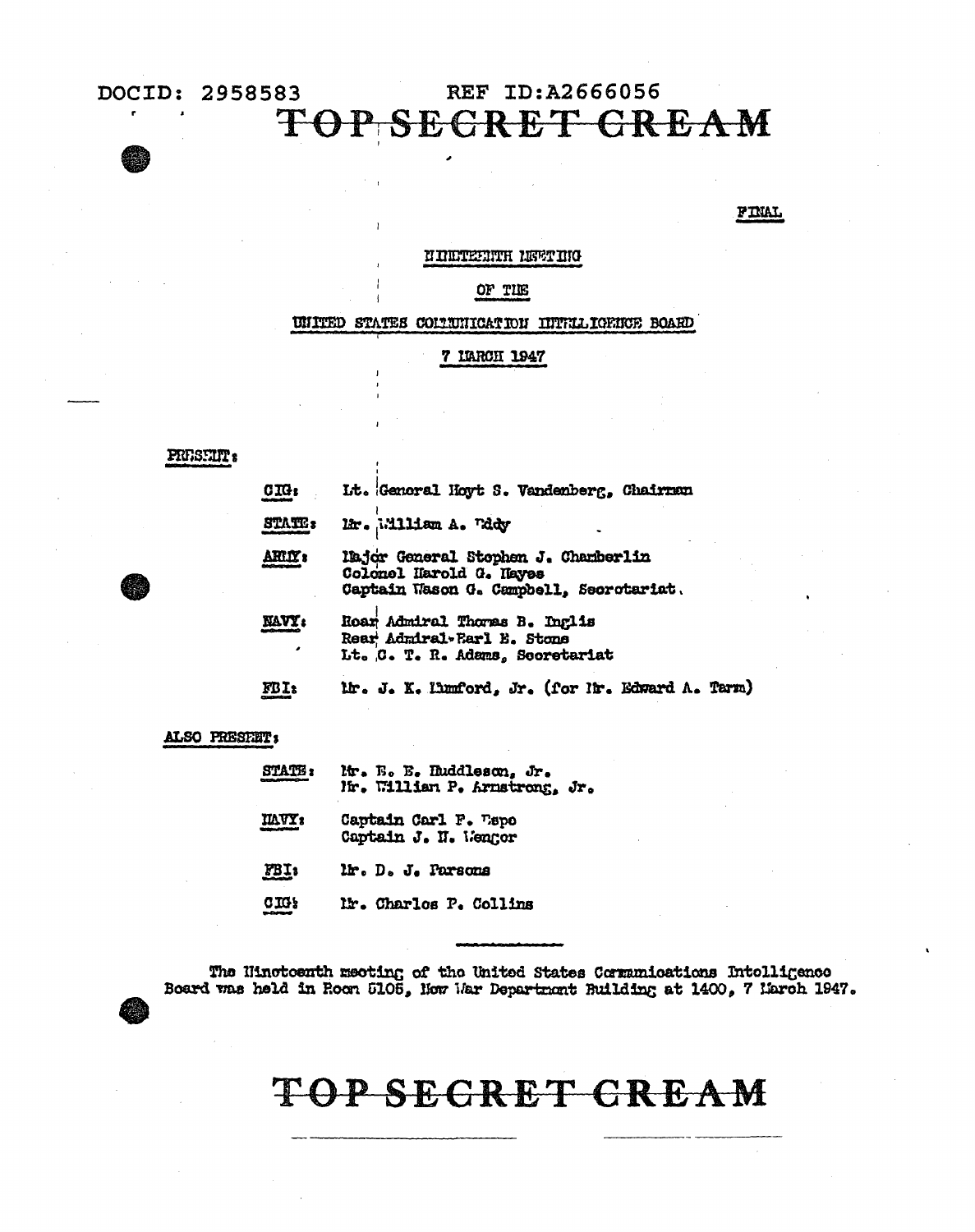#### Item I - Approval of Minutes of Rightsenth USCIB Meeting.

No changes to the minutes of the Eighteenth USCIB meeting were proposed.

DECISION: The minutes of the Eighteenth USCIB meeting were approved as previously corrected by the various membors.

#### ITEM II - Consider Communication Intelligonce Relationships that abould be established between the United States and Canada.

GENERAL VANDENBERG opened the discussion with the statement that Genoral Charberlin wished to express the views of the War Department on the proposed U.S.-Canadian Communication Intolligance Agreement.

CHUTRAL CHAMBERLIN stated that in accordance with the decision of the last Board neeting, the Arry and the Navy Board nembers had drafted a nutually acceptable U.S.-Canadian C. I. Agreement. He said that the War Department position. however, is one not entirely sympathetic to the signing of such an agreement because, in the first place, it is not believed necessary and secondly, the Mar Department is constitutionally opposed to negotiating any type of an agreement which is not needed. Hewent on to say that he wished to make it clear that if it is folt by any momber that such an agreement is absolutely essential for the execution of our tasks then the War Department will not stand in the way of its negotiation. He said that he had understood from the minutes of the last USCIB meeting that Admiral Inglis feels that an agreement is absolutely necessary if U.S.-Canadian C.I. collaboration is to ocntinue. He stated that if this is the Navy position, the Mar Department will not blook the execution of such an agreement.

ADMIRAL IMHLIS said that he does consider an agreement absolutely necessary in this case. He asked for the opinion of the State Department.

MR. EDDY stated that with respect to the processing of diplomatic traffic, which is the traffic of primary interest to the State Department, there appears to be no need for an agroement at this time, but that on the other hand, the State Department has no reason to oppose the negotiation of an agreement. As regards the theory that a U.S.-Canadian C.I. Agreement will be needed as a medium for continued U.S.-British collaboration if and when the BRUSA Agreement must be torminated, IR. EDDY expressed his belief that, if this eventuality arises, there should be ample time to readjust any arrangements for collaboration that now exist. He stated that closer U.S.-British C.I. collaboration in the future seems more probable, however, than termination of the existing BRUSA Agreement. The State Department, therefore, would not now have initiated a nove to make a U.S.-Canadian C.I. Agreement, but does not oppose such an agreement.

GENERAL CHAIBERLIN then read an excerpt from the Thirty-fourth recommendation of the U.S.-Canadian Permanont Joint Board on Defense as follows: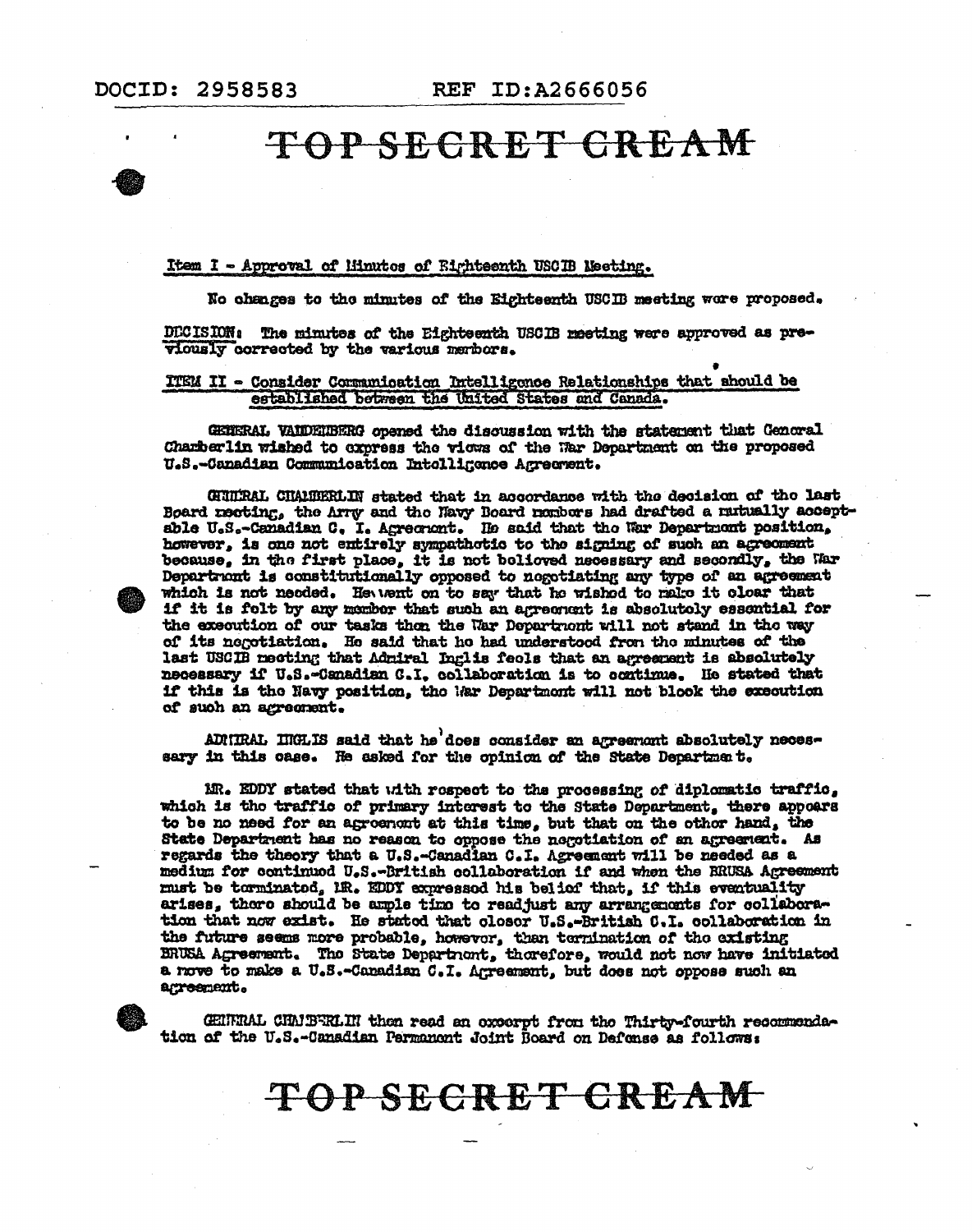"Subject to the National policies of the two governments, there shall - be a free and comprehensive exchange of military information insofar as it affects the security of the two countries, the circulation of which should be subject to such restrictions as may be specified by the originating country."

GENERAL CHALBERLIN said that he wished to draw attention particularly to the phrase "military information" in the above quotation and also to note the fact that this Thirty-fourth Recommendation has been diplomatically approved by both the United States and Canada.

GENERAL VANDENBERG asked if the policy contained in the recommondation oited by General Chamberlin alters the Navy position with respect to a U.S.-Canadian C.I. Agreement.

ADMIRAL INCLIS replied that the excerpts read by General Chamberlin merely served to strengthen the Havy position since the Agreement, as now drafted is little more than a set of security regulations.

GEUERAL VANDEUBERG asked for the opinion of the FBI member.



IR. HUIFORD stated that the FBI supports the War Department position exprossed by Genoral Chamberlin.

GENTRAL VANDENBERG commented that CIG has no strong feeling either way and remarked that the Havy insists on having an agreement and will not accede without it and that the Army is now willing.

ADMIRAL INGLIS emphasised that the document, as written, is only a working draft.

GENERAL VANDENBERG then made reference to paragraphs  $6(c)$  and  $(d)$  of the BRUSA Agreement which state:

"(c) USCIB will make no arrangements with any Dominion Agency other than Canada except through, or with the prior approval of, the London Sigint Board.

"(d) As regards Canada, USCIB will complete no arrangements with any Agency therein without first obtaining the view of the London Sigint Board."

and suggested that, in order to avoid ombarrassment by oither the United States or Canada, arrangements be made in the first formal contact with Canada, for the United States and Canada to simultaneously notify the British at an carly and mutually agreed date.

ADHIRAL INGLIS said that USCIB might notify the London Sigint Board now that it is about to enter into negotiations with Canada for the purpose of concluding a Communications Intelligence Agreement.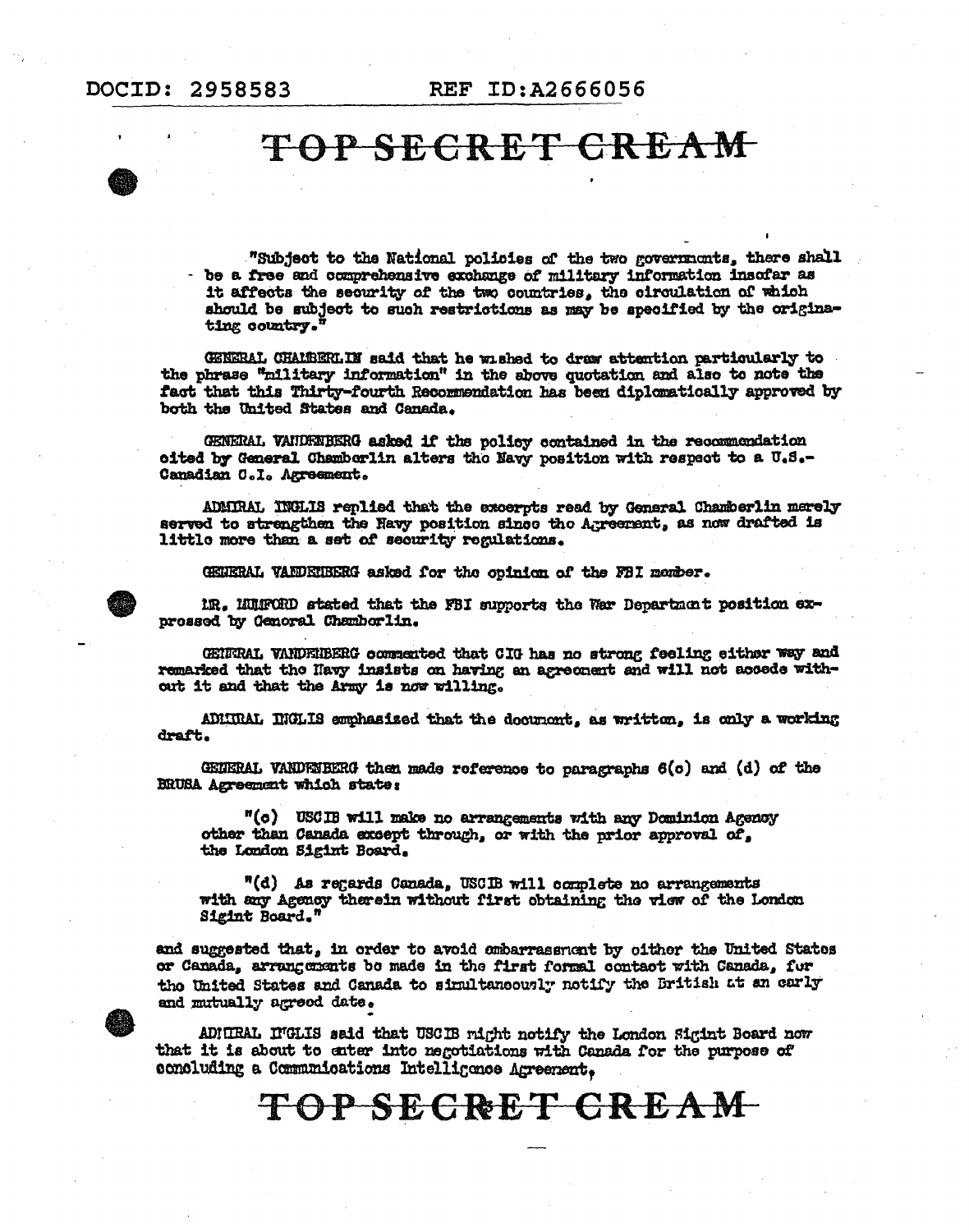### REF  $ID: A2666056$ TOP SECRET GREAM

GHNERAL VANDENBERG asked if it would be advisable for the United States to send such notification to the London Sigint Board unilaterally or if it would be better to arrange for the United States and Canada to send such notice concurrently.

ADMIRAL INCLIS stated that there would be no objection and in fact it might be preferable to obtain Canada's reaction prior to notifying the London Sigint Board of our intentions.

GHUERAL VAND'IBURG then asked if USCIB would profer to send reprosentetives to Ottawa or to request Canada to send a delegation to Washington.

ADMIRAL STORE suggested that USCIB conduct proliminary discussions with an appropriate local Canadian reprosentative.

GENERAL VAIDFNEIRG asked whethor such a representative is presently available.

COLONEL HAYES suggested that Mr. Stone, the Canadian Minister, might be considered an appropriate Canadian C. I. reprosentative since he is cognizant of previous discussions concerning proposed U.S.-Canadian C.I. collaboration.

GENERAL VANDENBERG then asked if the Board would approve the Coordinator's opening conversations on the subject with Mr. Stone.

MR. EDDY commented that as he had received the draft only that morning, he would like to have two or three days to study it before commenting.

GENERAL VANDERBERG stated that this meeting was really to approve the intent of having a U.S.-Canadian C.I. Agreement and that there would be ample time for Mr. Eddy to study the draft and forward his commonts.

GENERAL CHAIBERLIN remarked that the agreement draft, as now written, contains nothing more than provisions to govern security and dissemination.

COLONEL HAYES expressed his feeling that, in connection with the proposed negotiations, the docision should be made as to whether USCIB and Canada will notify the London Sigint Board independently or simultaneously.

GREERAL VAIDERERG agreed and ADIIRAL INGLIS commarted that lir. Stone will probably suggest that Mr. Crean, Chairman of the Canadian Comunications Research Committee, be brought into the discussions immediately.

COLONEL HAYES then revived the question of whether negotiations should be conducted in Washington or Ottawa.

ADMIRAL INGLIS said that it could probably be arranged to have the negotiations conducted in Washington but that he has no objection to Ottawa as the conference site.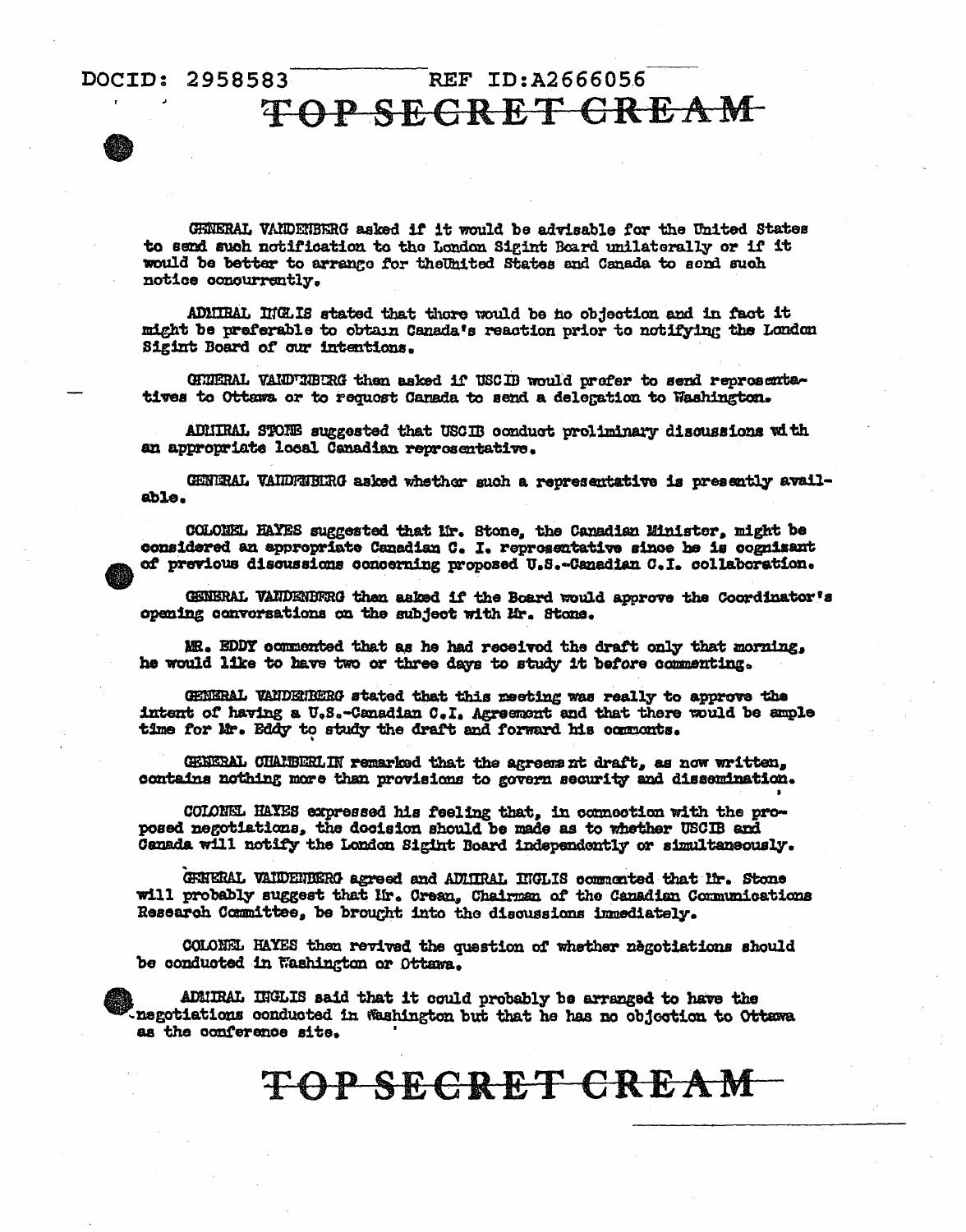#### REF ID:A2666056 DOCID: 2958583 TOP SECRET GREAM

COLONEL HAYES asked if there was any objection to showing Ir. Stone the draft of the Agreement which had been prepared.

GENERAL VANDENBFRG roplied that there would be no objection if it were done with the understanding that the document, as it now stands, is merely a working draft and is subject to change by either party.

GENERAL CHAMBERLIN expressed the view that Mr. Eddy, the State Department member, should be given an opportunity to comment on the draft Agreement before the Coordinator contacts lir. Stone.

MR. EDDY said that State Department comment, if any, would be forwarded to the Coordinator by Wednesday noon, 12 March 1947.

GENERAL VANDEMBERG invited attention to the fact that the BRUSA Agreement defines the term "collateral material" whereas this proposed agreement with Canada does not do so and asked for the opinion of the members as to whether it should.

MR. COLLIUS read an excerpt from Appendix G, "Final Recommendations of the Technical Conference for the Implementation of the U.S.-British Communication Intelligence Agreement," in which certain provisions regarding collateral material are set forth.

GENERAL CHAMBERLIN stated that if "collateral material" is not fully covered, the draft should be rovised to remedy the omission, and ADMIRAL INGLIS agreed.

MR. EDDY commented that any definition of collateral matorial should set forth the fact that only material relevant to Communications Intelligence activities is included in order to protect the U.S. against any commitment to furnish collateral material not pertinent to communication intelligence exploitation.

COLONEL HAYES asked if the complete discussion of "collateral material" in the BRUSA Agreement covers Mr. Eddy's point concerning relevancy.

MR. COLLINS then read from Appendix G the entire definition on exchange of "collateral material" as follows:

"1. Paragraph 2 of the British-U.S. Communication Intelligence Agreement specifies that the Agreement governs the relations of the contracting parties 'in Communication Intelligence matters only'.

"2. In the same paragraph it is agreed that the exchange of such collateral matorial as is applicable for technical purposes and is not prejudicial to national interests will, however, be effected between the COHINT Centres in both countries.

### TOP'SECRET GREAM-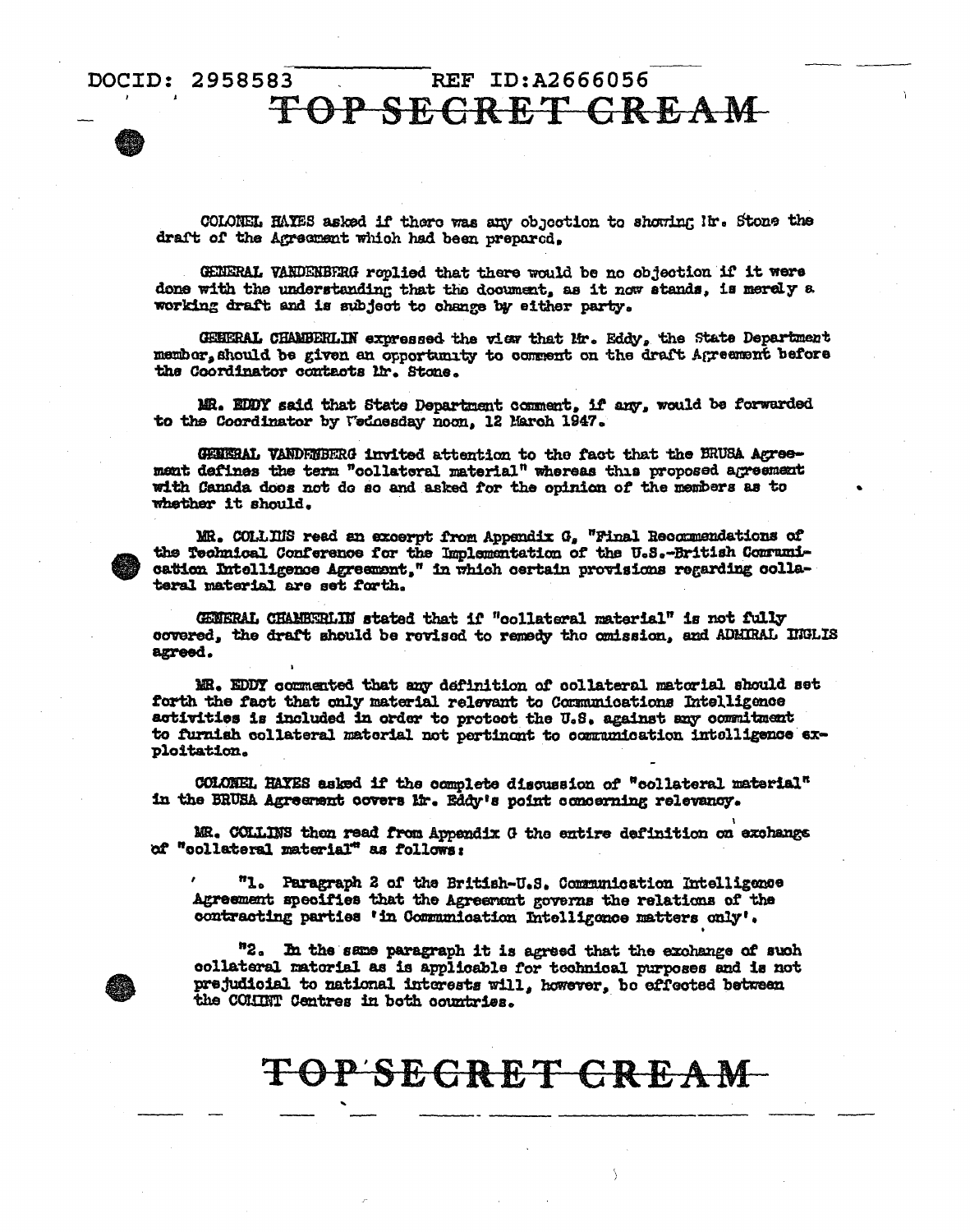"3. In accordance with this paragraph, collateral material is defined as that material from any source other than COMINT which, though of assistance to the COMINT Centres (i.e. "applicable for technical purposes"), is not directly a Communication Intelligence matter.

"4. Consequently, material listed in paragraph 3(a) (2) and (6) of the Agreement, though obtained from sources other than Communication Intelligence, is not collateral material because it is directly a Communication Intelligence natter. The exchange of such material will be unrestricted, except as provided in paragraph 3(b) of the Agreement.

"5. Similarly, information concerning COMINT methods and techniques, which are developed by the COMINT Centres under U.S. or British patent, is not collateral material, and its exchange is governed by paragraph 4 of the Agreement."

COLOREL HAYES commented that the BRUSA definition does make relevancy a prequisite to exchange.

MR. EDDY said that, for example, any notes on bulletin material inserted as background information should not be considered collateral material.

COLONEL HAYES stated that it is clearly understood between the British and the U.S. that Communications Intelligence channels between the operating centers are not to be used for exchange of general intelligence.

GENERAL VANDENBERG asked if it would be agreeablo with the Board to designate the Coordinator to make the necessary revision in the draft with respect to collateral material.

COLONEL HAYES commented that it is also now accepted by the United States and the British that any request for collateral material will specify the technical purpose for which the collateral is to be used. He recommended that a similar provision be included in the Canadian-U.S. Agreement draft.

GENERAL CHAMBERLIN said that the fact that a definition of collateral matorial is to be included in the draft is not an indication that any collateral material will be exchanged.

GENERAL VANDENBERG stated that the inclusion of the definition is more in the nature of a delineation of that which should not be expected from collateral material exchange.

After an extended discussion on the subject of restrictions which should govern dissemination of collateral material by the recipient party, ADMIRAL STONE suggested that the phrase "other than C. I. processing personnel" should be inserted in Section VII of the Canadian-U.S. C. I. Agreement. Section VII would then state in part: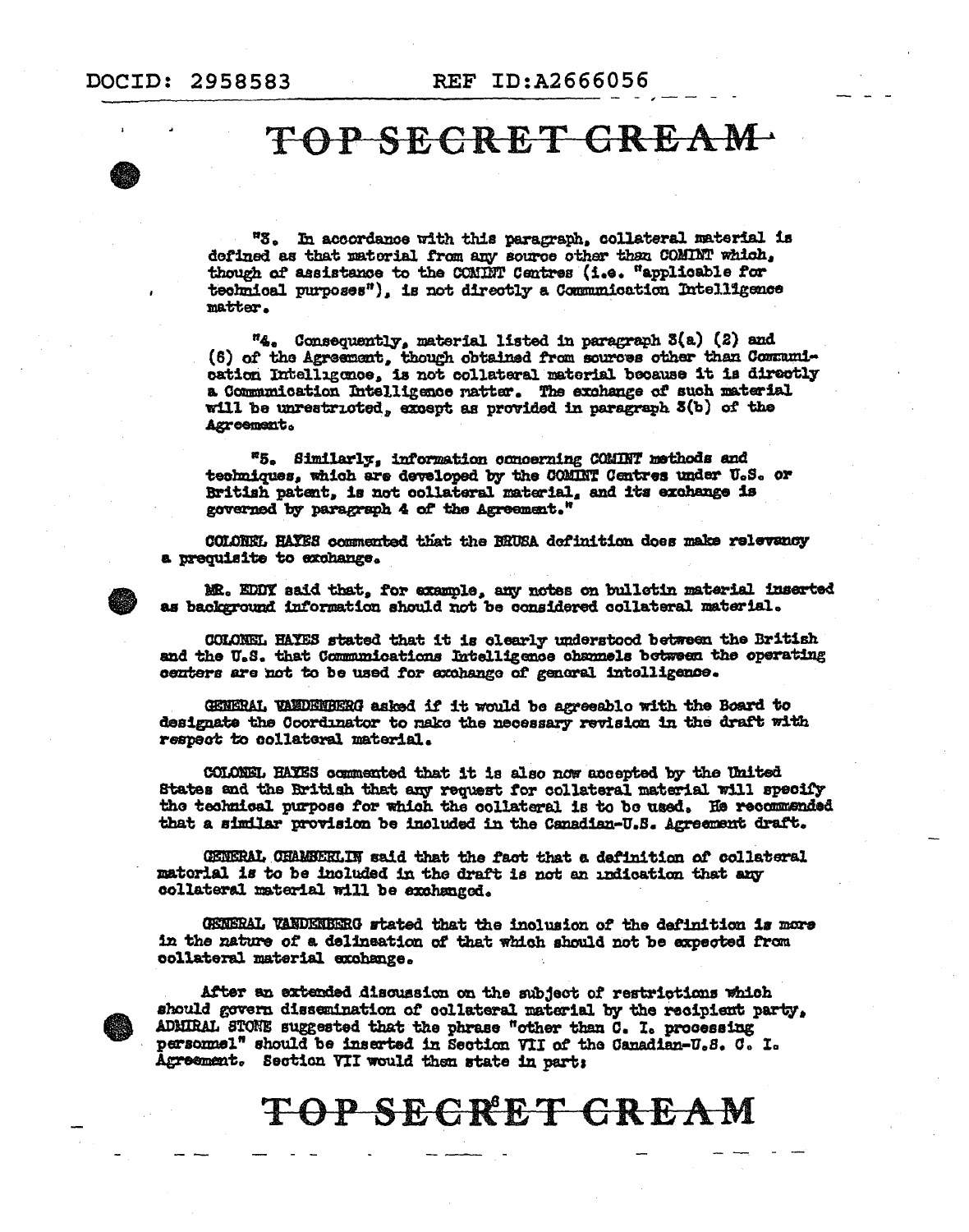#### REF ID:A2666056 DOCID: 2958583 TOP SECRET CREAM-

". . . . Such collateral material as may be exchanged or the existence thereof may not be revealed to any individuals, agencies, or departments whatsoever other than communication intelligence processing personnel, without specific consent in each case of the party supplying the collateral material."

All members agreed that this arendment should be accepted.

DECISION: It was agreed that the Coordinator will revise the proposed draft of the U.S.-Canadian Intelligence Agreement to include the above change in Section VII and to add as a footnote to the phrase "collatoral raturial" a definition of that term. The draft, thus revised, will be circulated to members of USCIB for comment. In the absence of notification to the contrary the Coordinator will assume approval and proceed to open exploratory conversations with Mr. Thomas A. Stone, the Canadian Minister, on or about 13 March 1947 to ascertain Canadian views as to when LSIB should be notified of pending U.S.-Canadian negotiations and to invite Canada to send representatives to Washington to open the negotiations. The Coordinator is to emphasize in his conversation with Mr. Stone that the existing draft is merely a working draft which is subject to change by either party.

ITEM III - Consider Army Air Forces Ropresentation on USCIB.

GENERAL VANDENBERG stated that GENERAL CHAIRERLIN had forwarded a memorandum from the Commanding General, Army Air Forces supporting the lattor's request for representation on USCIB. The memorandum from the Commanding General, Army Air Forces and the transmittal menorandum in which the War Department supports the Commanding General, Army Air Force request for representation are attached as Inclosure (A) and (B) respectively.

GRIERAL VAIDEDERG asked for cornonts on this proposal.

ADMIRM. INGLIS suggested that action on the request be deferred until Unification has been accomplished.

ADMIRAL STONE asked if the Board within itsolf has authority to extend its own nerborship and stated his belief that it does not have such authority.

GHTERAL CHALBHRLII cornented that the authority would have to be obtained from the Secretaries.

COLONEL HAYES remarked that since the proposed addition affects the War Department netbership, it would, under the original charter, seemingly fall to the Chief of Staff with the concurrence of the Chief of Haval Operations to authorize tho proposed extension in membership.

ADMIRAL INGLIS stated that thore would be no objection to the Army Chief of Staff designating any two Army mombers.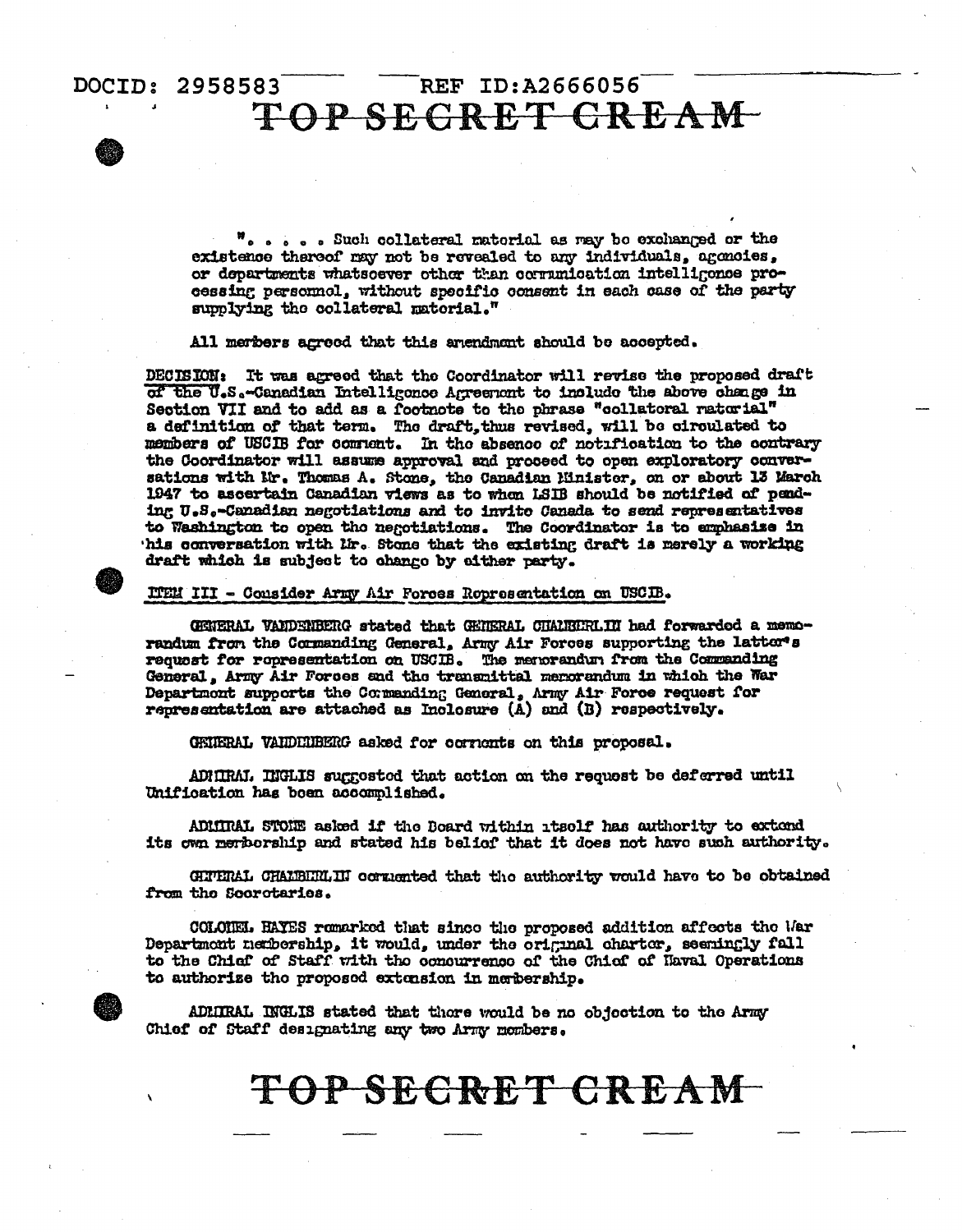In response to General Vandenberg's query as to State Department feeling on the question MR. EDDY stated that it was not a matter on which the State Department would take a position one way or the other, but that perhaps action might be postponed until such time as the National Defense Act of 1947 becomes law.

MR. MUNFORD, for the FBI, consurred with Mr. Widy's comment.

GENERAL VANDENBERG asked whether he could reply in the Board's name to the effect that USCIB has no objection to the appointment of General MoDonald as one of the two Army members of USCIB, but that insofar as Army Air Force representation per se is concerned, the Board feels that no decision should be made until the National Defense Act has been passed.

GENERAL CHAMBERLIN expressed disagreement and stated that the Air Force participates in all other Boards, such as the Joint Intelligence Committee and the Central Intelligence Group and is in on practically all activities of the Joint Chiefs of Staff. He stated that he could not see why it should be excluded from USCIB.

ADMIRAL INGLIS restated his position to the effoot that there would be no objection to appointing an Air Force Officer as one of the two War Department members on USCIB.

COLONEL HAVES said that this proposed action, under which USCIB membership would be extended to include an *i*ir Force representative at this time, is merely anticipating the fact that the Air Force will become a separate service. If the Air Force were granted membership on the Board an opportunity would be provided it to participate in the planning necessary to its assumption of separate service status.

ADMIRAL INGLIS commented that he would prefer to wait for the Unification Plan to become law.

GENERAL VANDENBERG asked General Chamberlin if he felt strongly enough on the question to take a vote, record his dissenting opinion and refer the matter to higher authority through respective channgels.

GENERAL CHAMBERLIN after referring to the original charter which granted USCIB its authority for existence, suggested that the question be referred to USCICC for study and recommendation.

COLONEL HAYES invited attention to the fact that the original obarter designates the Army and Navy members of USCIB by position rather than by name. He suggested that the proper procedure for making the proposed change in membership would be to request the Army Chief of Staff and the Chief of Naval Operations to either add a third Army member or change the position designation of one of the existing Army members. He added that in view of the unanimity principle under which the Board operates, he could see no reason for alarm over the proposal that the War Department have a third member.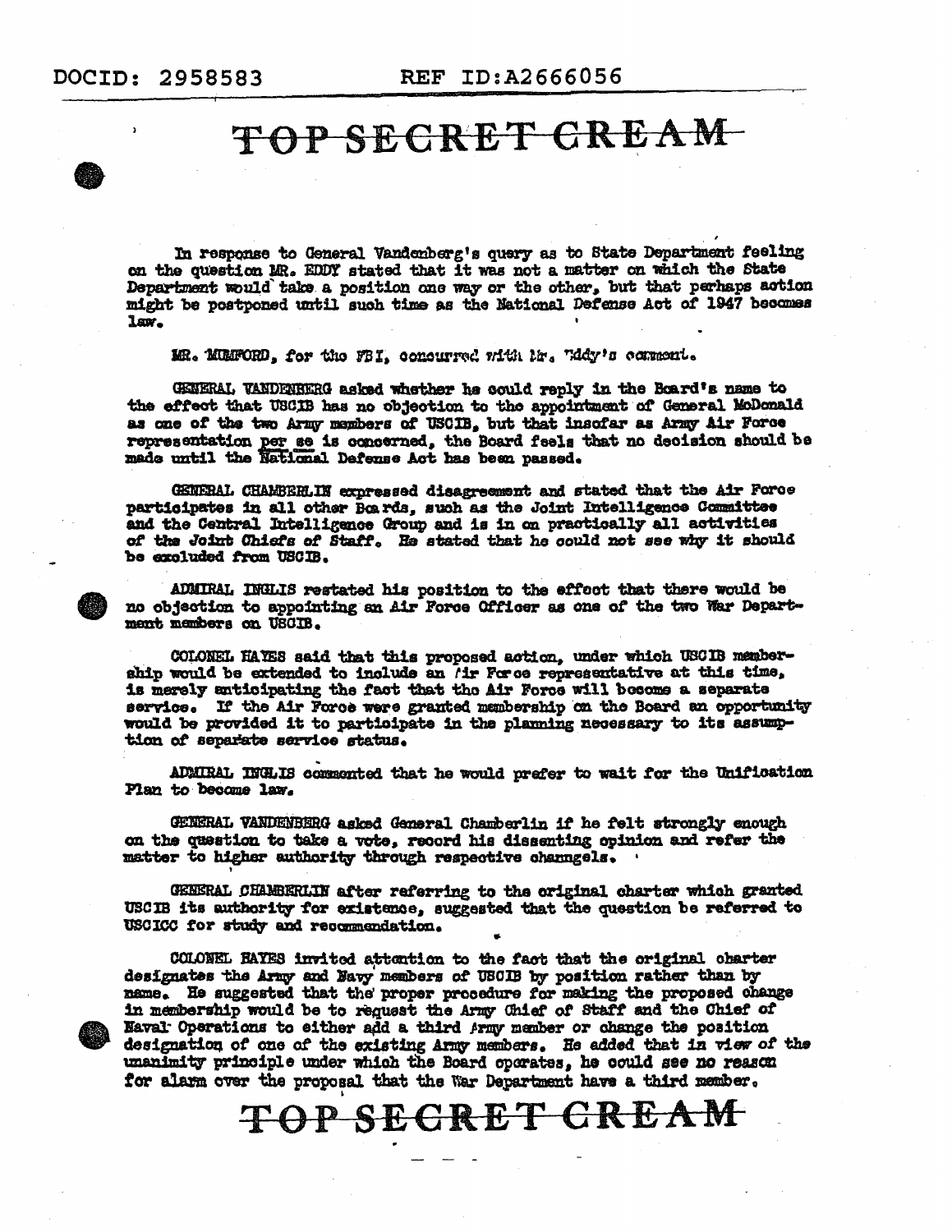ms

 $\equiv$ 

 $\overline{\phantom{0}}$  $\equiv$ 

 $11111111$ 

 $\equiv$ 

 $\equiv$ 

**A 189 B1 U 189 B1** 

Ξ

### TOP SECRET CREAM

IR. EDDY, noting that orientation has been given as the reason for extending membership to the Army Air Force, asked what objection there would be to appointing an Air Force officer as one of the two Army nembors.

GENERAL VANDERERG observed that one effect of such a step would be to deprive General Chamberlin of the services of his communications intelligence expert.

ADMITRAL INCLIS commented that the communications intelligence officer could be a nember of USCICC.

GETERAL CHAMBERLIN said that at present Air Force facilities in the Commu-ieation Intelligence field are operated under the Chief, ASA and that it was planned to segregate, insofar as possible, those functions and duties for which the Air Force will become solely responsible in order that preliminary orientation may be accomplished.

COLOREI. HAYES remarked that there had been considerable discussions recently as to just how the Air Force will fit in the Communication Intelligence field under the Unification Plan.

GENERAL CHAMBERLIN said that in the Sar Department the Air Force has been segregated and given adequate represontation on the various boards and corrittees and that it should not be denied representation on USCIB. He stated that the Air Force cannot be deprived of its operating facilities such as Radio Squadrons Mobile and commonted that the War Department expects to turn over to the Air Force the Air l'Hlitary Attache organization. He added that he does not know whother the newly constituted Air Force will operate an organization comparable to the Arry Security Agency though it does have a firm interest in Corranications Intelligence activities.

ADMIRAL INGLIS said that he would like to know more about the Air Force interest in C. I. activity.

GEINERAL CHAIBERLIN replied that Air Force personnel are currently assigned to communication intelligence duties in the Intelligence Division, War Department.

ADMIRAL INGLIS stated that at present the Lar Department, including the Air Force, is represented by two members and that he would have no objection to the *Air* Force taking one of the two War Department remberships. He added that, until logislation is passed and it is possible to deternine whother or not the new Air Force is going to establish its own C. I. Center, approval of Board manbership for the Air Force would be anticipating too much.

GETERAL CHAIFELHI said that his claim is that the Air Force now has an interest in USCIB.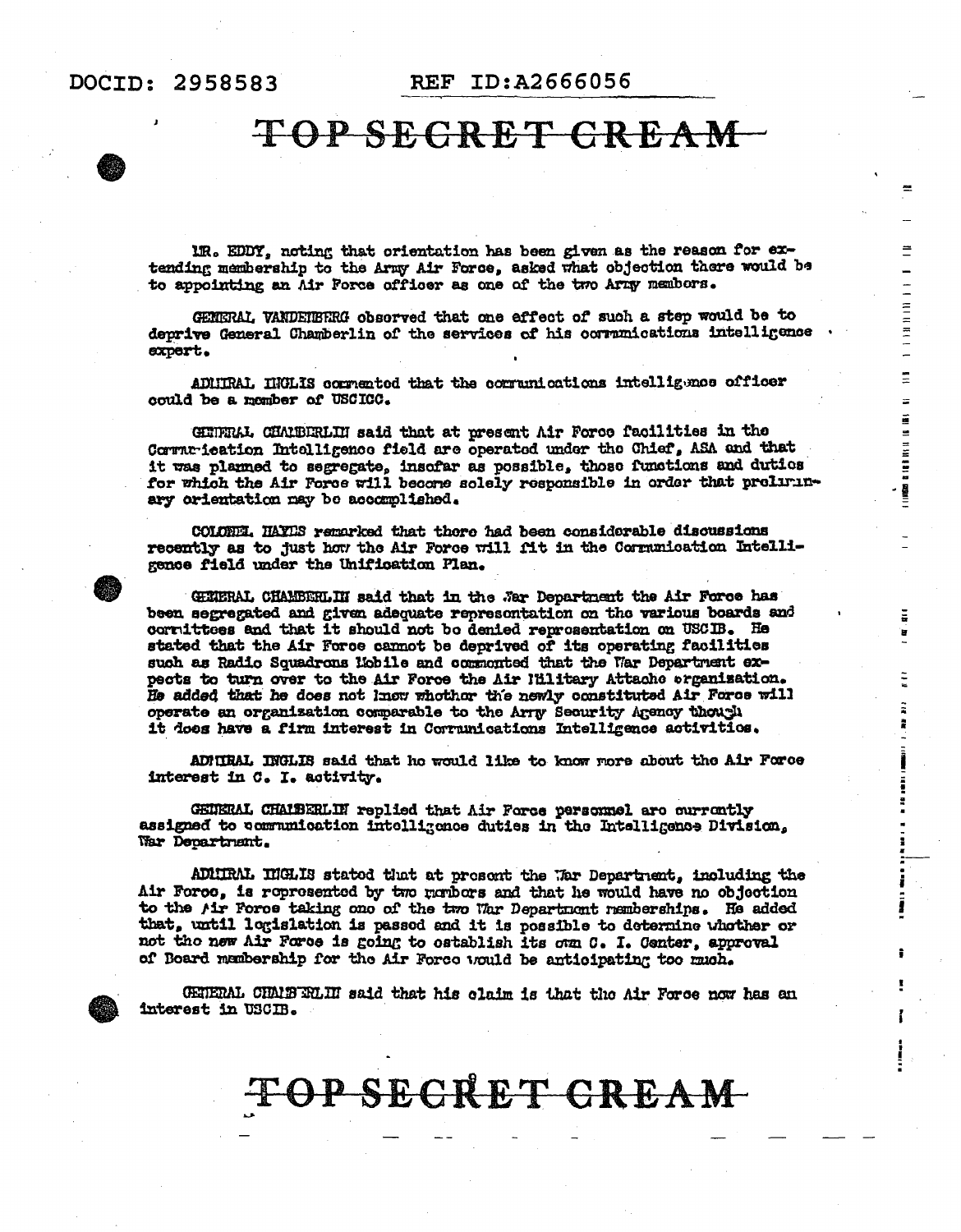### TOP SECRET CREAM

ADMIRAL INCLIS stated that if that interest is great enough, one of the two War Department memberships should be assigned to the Air Force. He said that if the War Department wishes to make an issue of the question, he would consult his superiors.

GENURAL CHALBERLIN said that the issue had already been made.

GENERAL VANDINBERG asked if it would be satisfactory with General Chamberlin to have Admiral Inglis take the matter up with the Chief of Naval Operations and ascertain the official Navy position. He said that the concensus at present seems to be four to two against the proposal and, therefore, referring the question to higher authority would necessitate a split report.

MR. EDDY asked how the Air Force is at present represented on other Boards.

GENERAL VANDELIBERG replied that in the case of JIC, the Air Forces does hold separate membership but he did not know whether the same is true on IAB.

MR. EDDY expressed his belief that if the Air Force is at present represented as a separate organization on the JIC and the IAB, that might be an argument for it to be similarly represented on USCIB.

GENERAL CHANEERLIN said that the subject problem would not be solved by appointing an Air Force Officer to one of the two War Department memberships on USCIB. He remarked that the Army and Navy organizations are not the same as evidenced by the fact that the Army Chief Signal Officer, counterpart to the Chief of Naval Communications, is not a USCIB member. GENERAL CHAMBERLIN said that he would abide by the Chairman's suggestion that Admiral Inglis take the matter up with his superiors.

ADMIRAL INGLIS stated that he would like to have a copy of General Spaats' letter and a copy of General Chamberlin's transmittal nemorandum. He suggested that copies also be sent to the FBI and State Department representatives.

MR. MUMFORD said that the FBI would withhold any opinion in the matter but would like to have a copy of the correspondence for the record.

MR. EDDY stated that the State Department would also like a copy.

DECISION: It was agreed that prior to any USCIB action on the proposal that the Army Air Forces be granted representation on USCIB. the official Navy position will be ascertained by Admiral Inglis and will be communicated to the Chairman, USCIB. The Chairman directed Mr. C. P. Collins, the acting CIG representative on USCICC, to provide Admiral Inglis, Mr Eddy and Mr. liumford with copies of the Air Force memorandum request for representation on USCIB and General Chamberlin's transmittal momorandum.

電話 ・ 語彙

į

İ

 $\blacksquare$ 

**THE REAL PROPERTY** 

 $\frac{1}{2}$ 

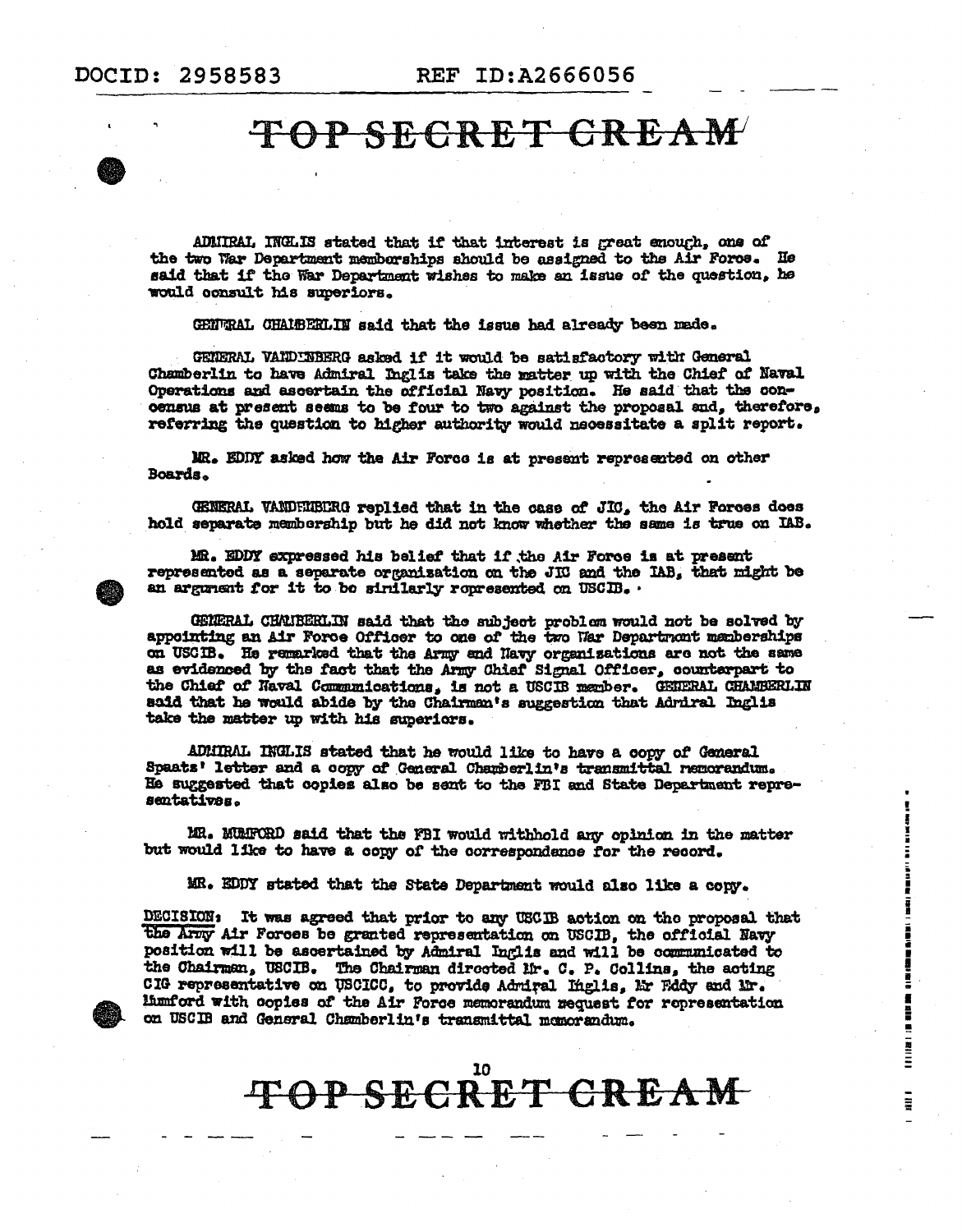#### Priorities. (New item not on the agenda.)

IN. KODY stated that he would like to voice a request, the reasons for traffic and which are quite obvious, and that is that the that of the adjacent countries, be given temporary or energency priorities.

GHITRAL VANDIBERG askod whother it was desired that traffic be given higher priority than Russian.

MR. EDDY replied that his request for top priority for and related traffic is a temporary one which will probably extend for only the next three or four works, but that during that period the situation in and liiddle East requires that the State Department have the advantage of all information obtainable.

ADNIRAL, INGLIS commonted that if the State Department feels that first priority should be given to probloms, this should be the subject of a USCIB decision.

GEIERAL CHAIRERLIN asked Colonel Hayes for an estimate of what the priority shift would involve.

COLONEL HAYFS stated that under the joint allocation plan the traffic of these two countries is an Arry responsibility, and that he would have to look into the possibility of reassigning intercept coverage.

ADMTRAL HIGLIS remarked that promptness in processing and forwarding results would be a consideration.

GENERAL VALDERERRG asked if the State Department representative wished to have the Board direct the Coordinator to accomplish the priority handling or leave it with the understanding that the Coordinator will attempt to carry out the request on the working level.

MR. EDDY replied that the lattor rethod of handling would be satisfactory.

COLONEL HAYES said that the Coordinator would attempt to fulfill the request and if any serious conflict of interests is encountered, he would present the facts to his superior, General Charberlin, for decision. If it were not possible to comply with the State Department request, which is most unlikely, Mr. Eddy would be notified.

DECISION: The Coordinator will attempt to give highest priority to the processing of the state traffic.

The meeting adjourned at 1510.

WASON G. CAMPBRIL C. T. R. ADAIES Secretariat, USCIB TOP SECRET CR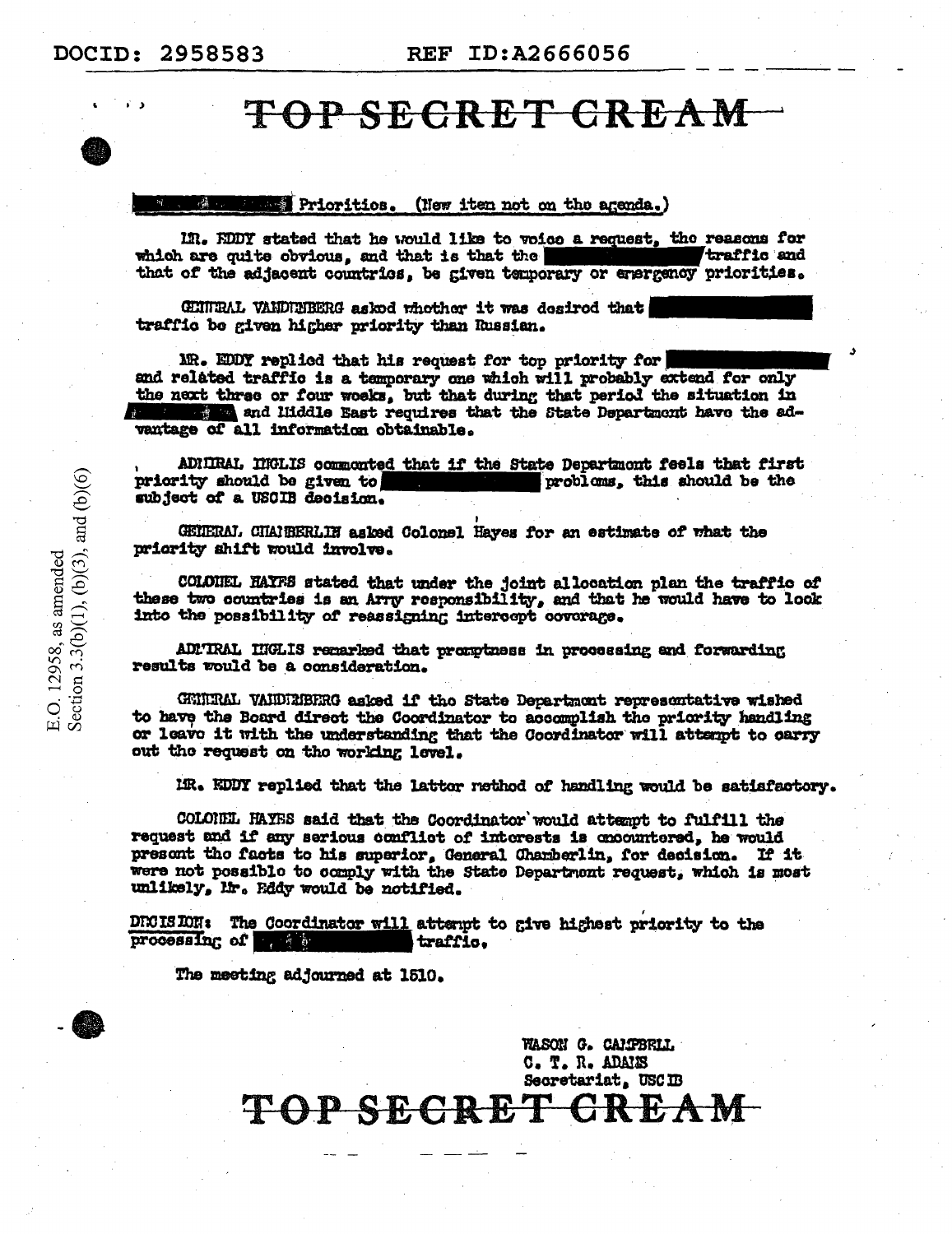C Ō  $\mathbf{P}$ 

# **RESTRIGTED**

REF ID:A2666056

HEADQUARTERS, ARMY AIR FORCES **WASHINGTON** 

3 Mar 1947

MEMORANDUL FOR CHAIRLAN, U.S. COVIENICATION INTRILIGENCE BOARD

SUBJECT: Army Air Forces Representation - U.S. CIB

It is requested that membership be authorized the Army Air Forces on the United States Communication Intelligence Board.

If this membership is agreeable, I anticipate nominating Major General George C. McDonuld as the Army Air Forces representative.

**-RESTRIGTEE** 

/s/ Carl Spaats

CARL SPAATZ General, U.S. Army Commanding General, Army Air Forces

**INCL**